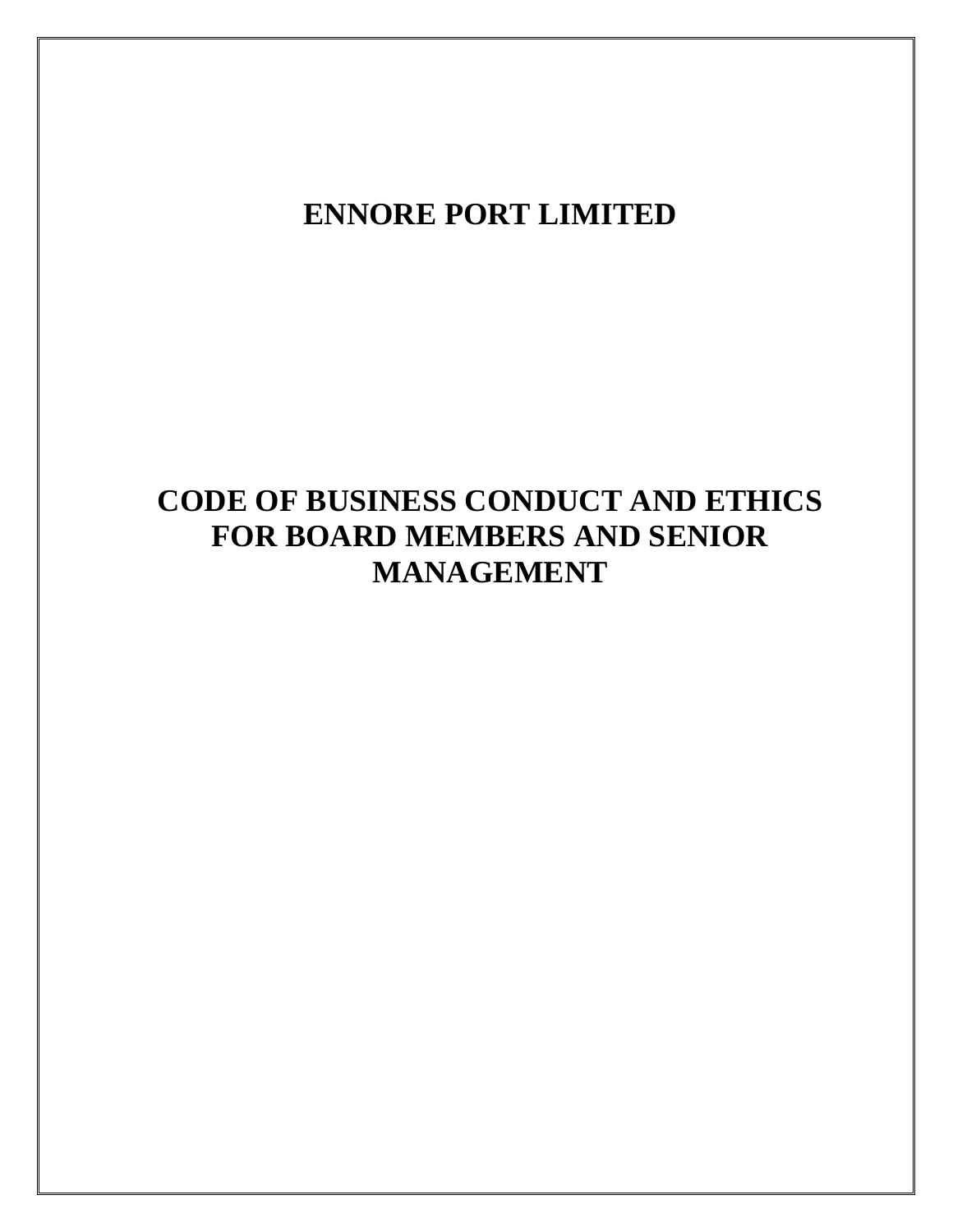## **ENNORE PORT LIMITED**

## **CODE OF BUSINESS CONDUCT AND ETHICS FOR BOARD MEMBERS AND SENIOR MANAGEMENT**

#### 1.0 **Introduction**

- 1.1 This Code shall be called "The Code of Business Conduct & Ethics for Board Members and Senior Management" of *Ennore Port Limited* (hereinafter referred to as "the Company")
- 1.2 The purpose of this Code is to enhance ethical and transparent process in managing the affairs of the Company.

## 1.3 **This Code for Board Members and Senior Management has been framed specially in compliance as per the Guidelines of Department of Public Enterprises (DPE)**.

- 1.4 It shall come into force with effect from the 1<sup>st</sup> August 2011.
- 1.5 All Officers should sign the acknowledgment form annexed as Appendix I hereto and return the form to the Company Secretary indicating that they have received, read, understood and agree to comply with the Code. All Officers shall be required to affirm compliance with this Code on an annual basis, within 30 days of close of every financial year to the Company Secretary, in the form annexed hereto as Appendix II

## 2.0 **Definitions and Interpretations:**

- 2.1 The term "Board Members" shall mean Directors on the Board of Directors of the Company
- 2.2 The term "Whole-time Directors" or "Functional Directors" shall be the Directors on the Board of Directors of the Company who are in whole-time employment of the company.
- 2.3 The term "Part-time Directors" shall mean Directors on the Board of Directors of the Company who are not in whole time employment of the Company.
- 2.4 The term "Relative" shall have the same meaning as defined in Section 6 with Schedule IA of the Companies Act, 1956. (Appendix - III)
- 2.5 The term "Senior Management" shall mean personnel of the Company who are members of its core management team excluding the Board of Directors and would comprise of all members of management two levels below the Whole Time Directors, including head of departments directly reporting to Whole Time Directors.
- 2.6 The term "the Company" shall mean "Ennore Port Limited"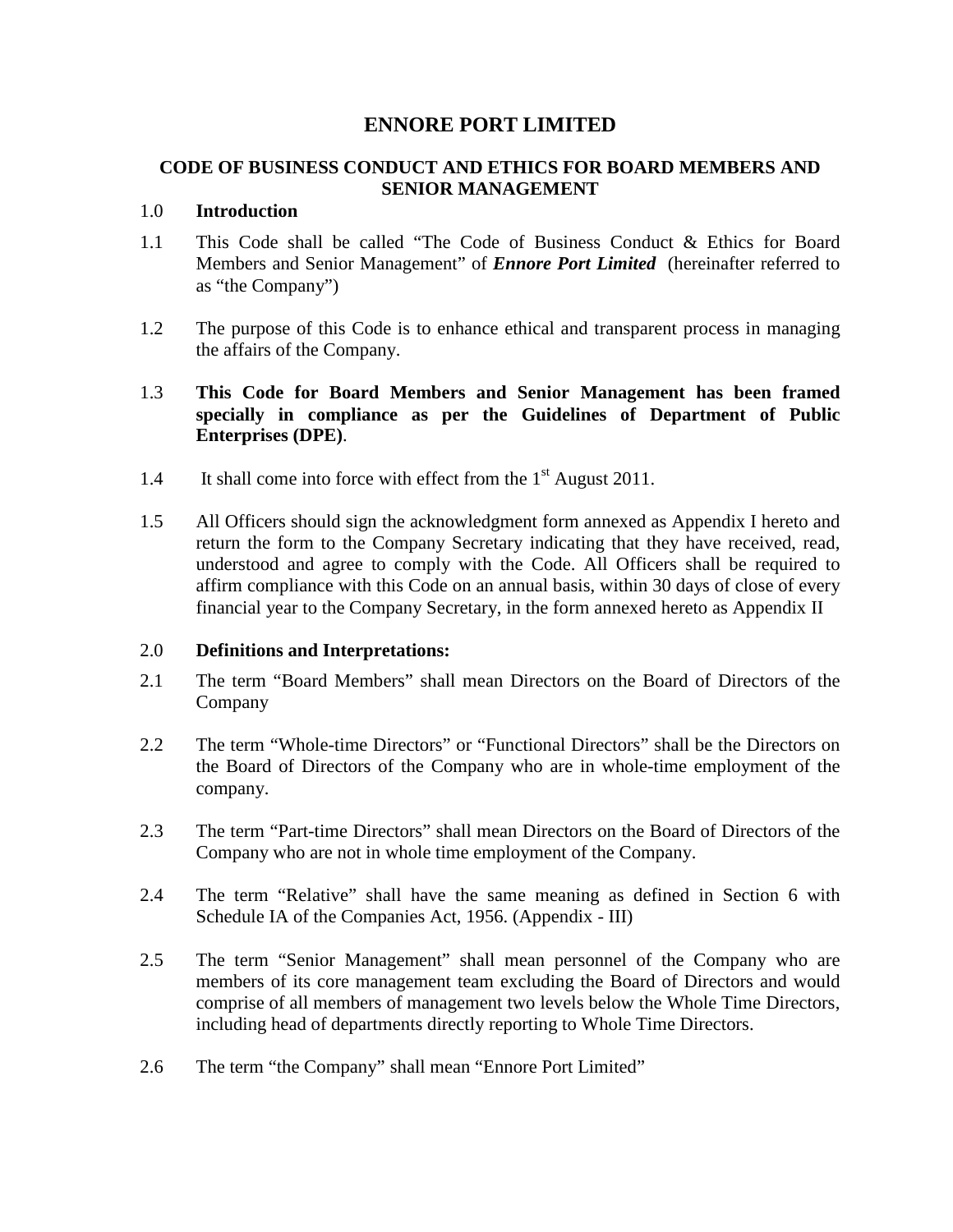**Note:** In this Code, words importing the masculine gender shall include feminine gender and words importing singular shall include the plural or vice-versa.

## 3.0 **Applicability**

- 3.1 This code shall be applicable to the following personnel:
	- a) All Whole-time Directors including the Chairman & Managing Director of the Company.
	- b) All Part-time Directors including Independent Directors under the provisions of law.
	- c) Senior Management
- 3.2 The Whole-time Directors and Senior Management should continue to comply with other applicable/to be applicable policies, rules and procedures of the Company.

#### 4.0 **Contents of Code**

- Part I General Moral Imperatives
- Part II Specific Professional Responsibilities
- Part III Specific Additional Provisions for Board Members and Senior Management

This code is intended to serve as a basis for ethical decision making in the conduct of professional work. It may also serve as a basis for judging the merit of a formal complaint pertaining to violation of professional ethical standards.

It is understood that some words and phrases in the code of ethics and conduct document are subject to varying interpretations. In case of any conflict, the decision of the Board shall be final.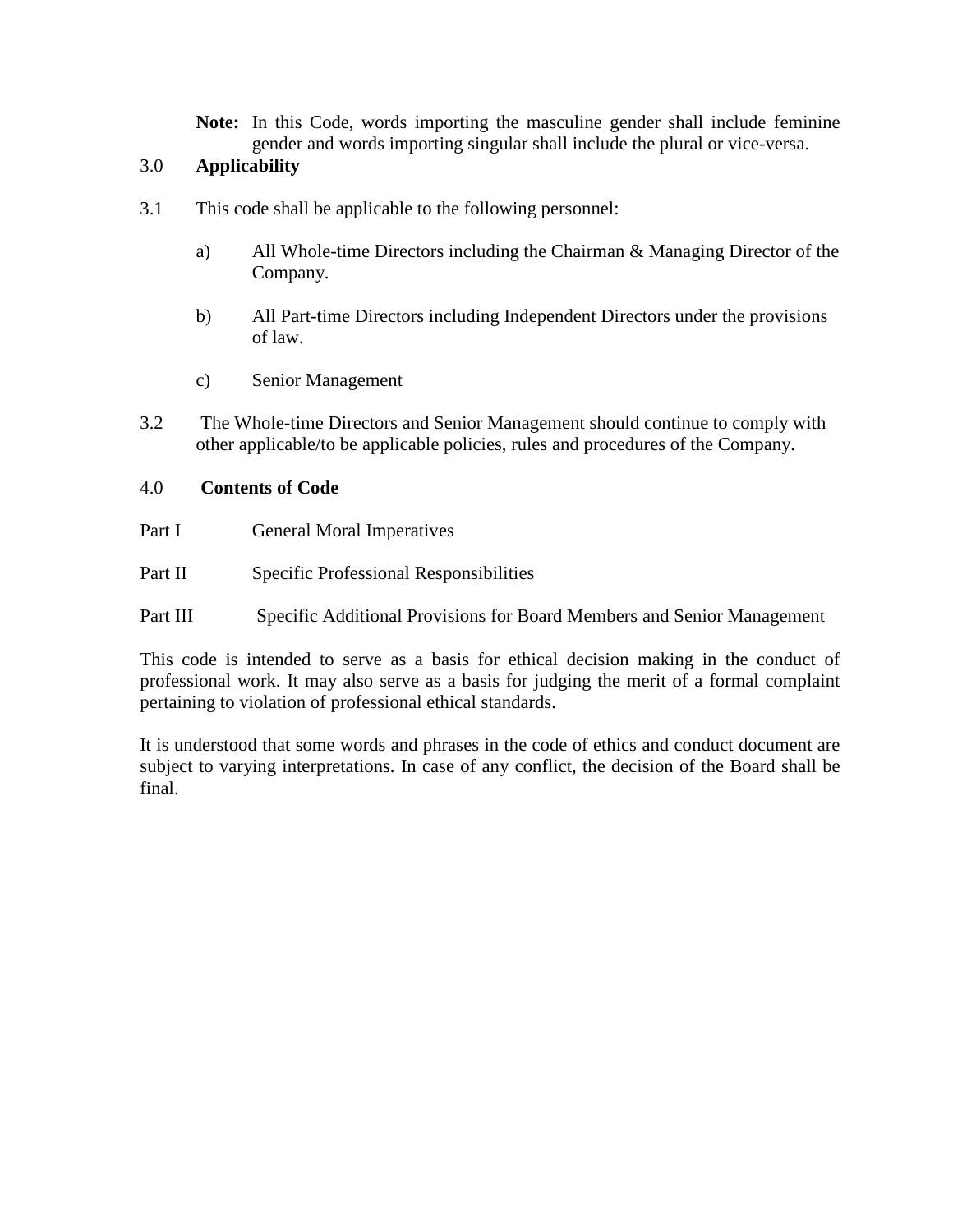## **PART – I**

## 5.0 **General Moral Imperatives**

#### 5.1 **Contribute to society and human well being**

- 5.1.1 This principle concerning the quality of life of all people, affirms an obligation to protect fundamental human rights and to respect the diversity of all cultures. We must attempt to ensure that the *services* of our efforts will be used in socially responsible ways, will meet social needs and will avoid harmful effects to health and welfare of others. In addition to a safe social environment, human well being includes a safe natural environment.
- 5.1.2 Therefore, all Board Members and Senior Management who are accountable for the design, development, manufacture and promotion *of Port* and providing company's *services*, must be alert to, and make others aware of, both a legal and a moral responsibility for the safety and the protection of human life and environment.

## 5.2 **Be honest and trustworthy & practice integrity**

- 5.2.1 Integrity and honesty are essential components of trust. Without trust an organization cannot function effectively.
- 5.2.2 All Board Members and Senior Management are expected to act in accordance with highest standards of personal and professional integrity, honesty and ethical conduct, while conducting business of the Company.

#### 5.3 **Be fair and take action not to discriminate**

5.3.1 The values of equality, tolerance, respect for others, and the principles of equity & justice govern this imperative. Discrimination, on the basis of race, sex, religion, caste, age, disability, national origins or other such factors, is an explicit violation of this Code.

#### 5.4 **Honour confidentiality**

- 5.4.1 The principle of honesty extends to issues of confidentiality of information. The ethical concern is to respect all obligations of confidentiality to all stakeholders unless discharged from such obligations by requirements of the law or other principles of this Code.
- 5.4.2 All Board Members and Senior Management, therefore, shall maintain the confidentiality of all confidential unpublished information about business and affairs of the Company.

## 5.5 **Pledge & Practice**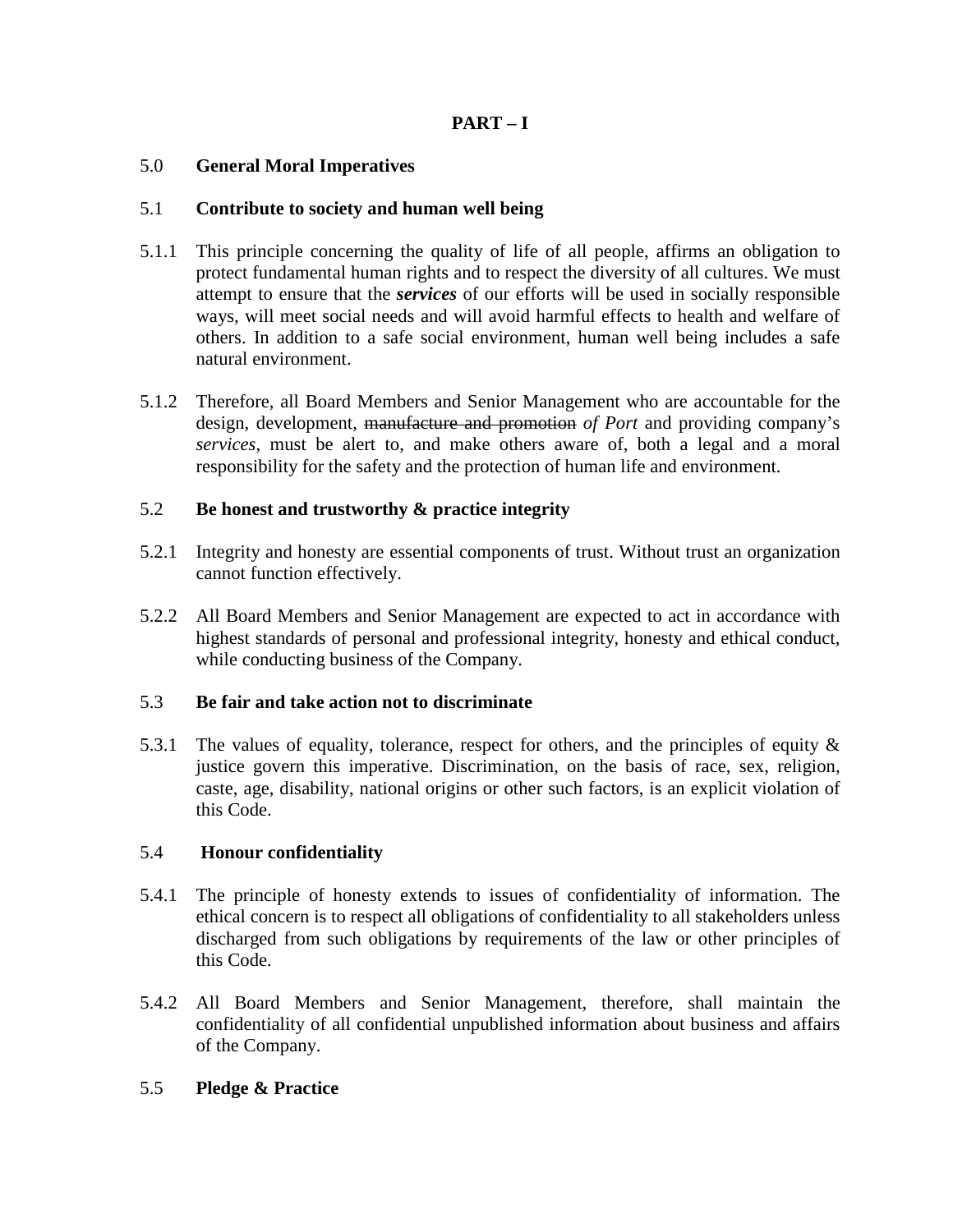- 5.5.1 To strive continuously to bring about integrity and transparency in all spheres of the activities.
- 5.5.2 Work unstintingly for eradication of corruption in all spheres of life.
- 5.5.3 Remain vigilant and work towards growth and reputation of the Company.
- 5.5.4 Bring pride to the organization and provide value-based services to Company's stakeholders.
- 5.5.5 Do duty conscientiously and without fear or favour.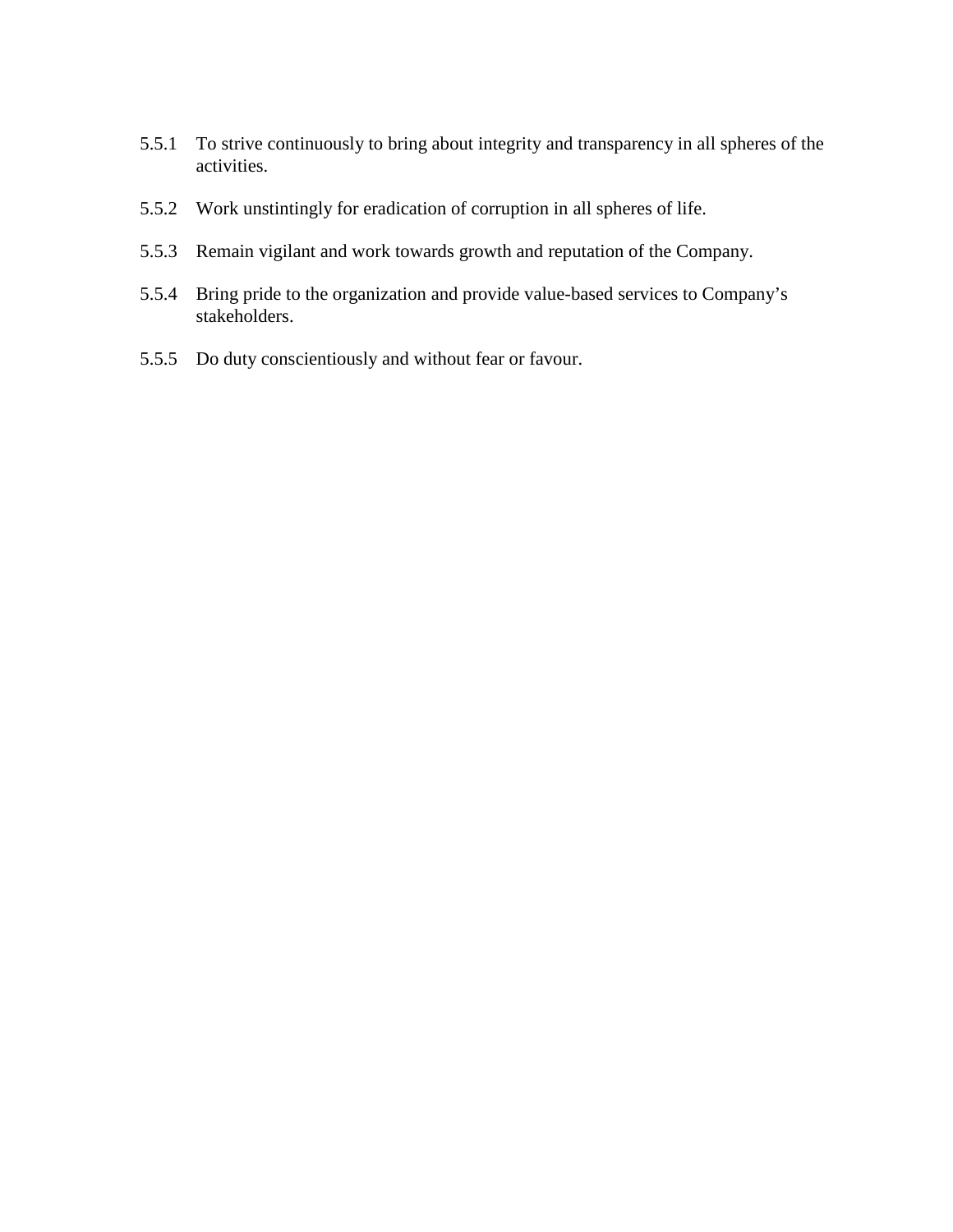#### **PART II**

#### 6.0 **Specific Professional Responsibilities**

#### 6.1 **Live the Vision, Mission and Values of Company – each day**

Live the Vision, Mission and Values of Ennore Port Limited each day. For quick reference they are as under:

#### **Vision**

To develop Ennore Port as a mega port with world class facilities to become the Eastern gateway Port of India.

#### **Mission**

To Provide Port Services of International Standards.

#### **Values**

- $\Box$  Zeal to excel and zest for change
- $\Box$  Integrity and fairness in all matters
- $\Box$  Respect for dignity and potential of individuals
- $\Box$  Strict adherence to commitments
- $\Box$  Ensure speed of response
- $\Box$  Foster learning, creativity and team-work
- $\Box$  Loyalty and pride
- 6.1 **Strive to achieve the highest quality, effectiveness and dignity in both the processes and products of professional work:** - Excellence is perhaps the most important obligation of a professional. Everyone, therefore, should strive to achieve the highest quality, effectiveness and dignity in their professional work.
- 6.2 **Acquire and maintain professional competence:** Excellence depends on individuals who take responsibility for acquiring and maintaining professional competence. All are, therefore, expected to participate in setting standards for appropriate levels of competence, and strive to achieve those standards.
- 6.3 **Compliance with Laws:-** The Board Members and Senior Management of the Company shall comply with all the applicable provisions of existing local, state, national, and international laws. They should also follow and obey the policies, procedures, rules and regulations relating to business of the Company.
- 6.4 **Accept and provide appropriate professional review:** Quality professional work depends on professional review and comments. Whenever appropriate, individual members should seek and utilize peer review as well as provide critical review of the work of theirs.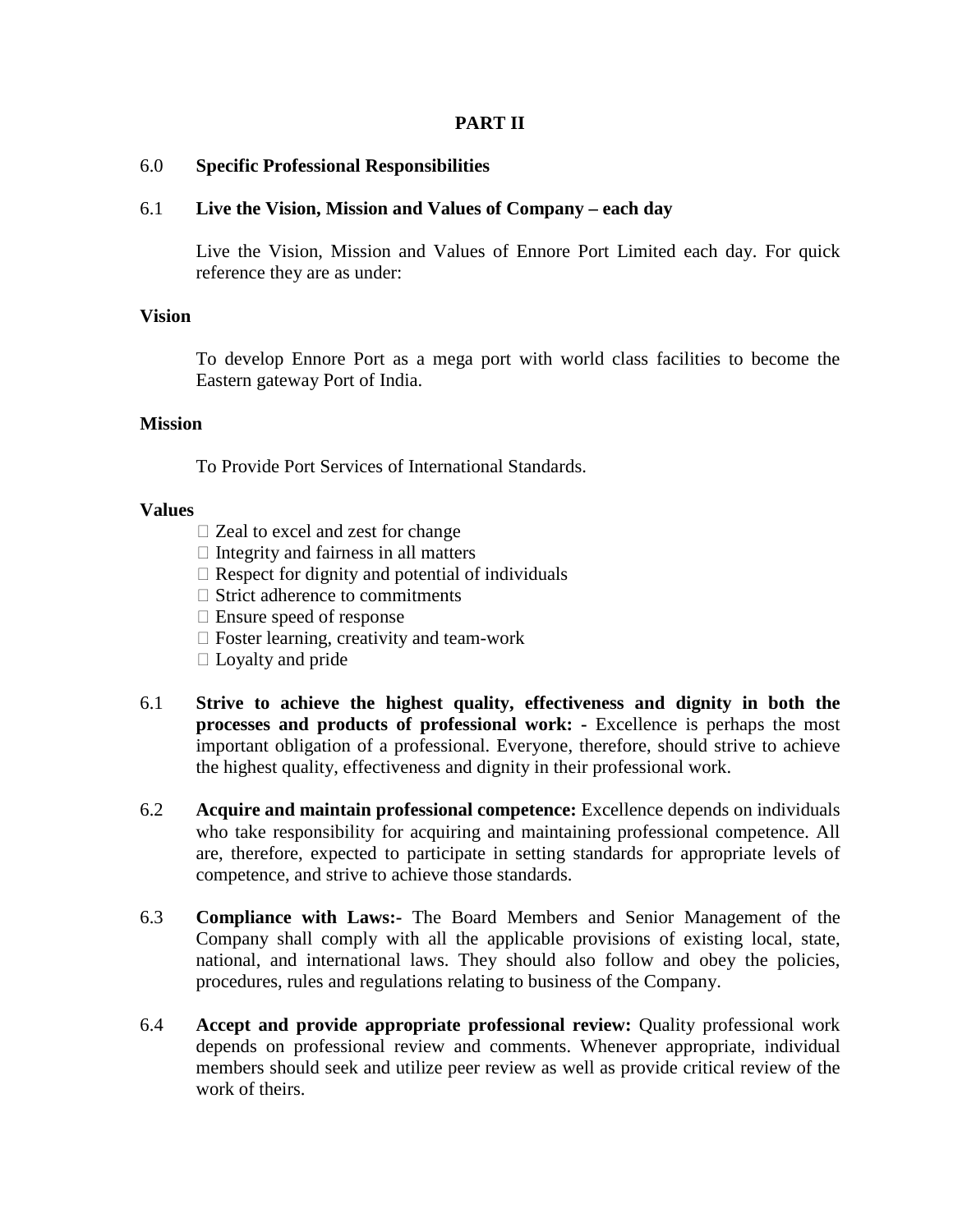- 6.5 **Manage personnel and resources to enhance the quality of working life:-**  Organizational leaders are responsible for ensuring that a conducive working and business environment is created for fellow employees to enable them delivering their best. The Board Members and Senior Management would be responsible for ensuring human dignity of all employees, would encourage and support the professional development of the employees of the Company by providing them all necessary assistance and cooperation, thus enhancing the quality of working.
- 6.6 **Be upright and avoid any inducements:-** The Board Members and Senior Management shall not, directly or indirectly through their family and other connections, solicit any personal fee, commission or other form of remuneration arising out of transactions involving Company. This includes gifts or other benefits of significant value, which might be extended at times, to influence business for the organization or awarding a contract to an agency, etc.
- 6.7 **Observe Corporate Discipline:-** The flow of communication within the Company is not rigid and people are free to express themselves at all levels. Though there is a free exchange of opinions in the process of arriving at a decision, but after the debate is over and a policy consensus has been established, all are expected to adhere and abide by it, even when in certain instances one may not agree with it individually. In some cases policies act as a guide to action, in others they are designed to put a constraint on action. All must learn to recognize the difference and appreciate why they need to observe them.
- 6.8 **Conduct in a manner that reflects credit to the Company:-** All are expected to conduct themselves, both on and off duty, in a manner that reflects credit to the Company. The sum total of their personal attitude and behaviour has a bearing on the standing of Company and the way in which it is perceived within the organization and by the public at large.
- 6.9 **Be accountable to Company's stakeholders:-** All of those whom we serve, be it our *Port Users*/Customers, without whom the Company will not be in business, the Shareholders, who have an important stake in its business, the Employees, who have a vested interest in making it all happen, the Vendors/ *Contractors*, who support the Company to deliver in time and Society to which Company is responsible for its actions – are stakeholders of the Company. All, therefore, must keep in mind at all times that they are accountable to Company"s stakeholders.
- 6.10 **Prevention of Insider Trading:-** The Board Members and Senior Management shall comply with the code of Internal Procedures and conduct for prevention of Insider Trading in dealing with Securities of the Company, *if the company's shares were listed in the Stock Exchanges.*
- 6.11 **Identify, mitigate and manage business risks:-** It is everybody"s responsibility to follow the Risk Management Framework of the Company to identify the business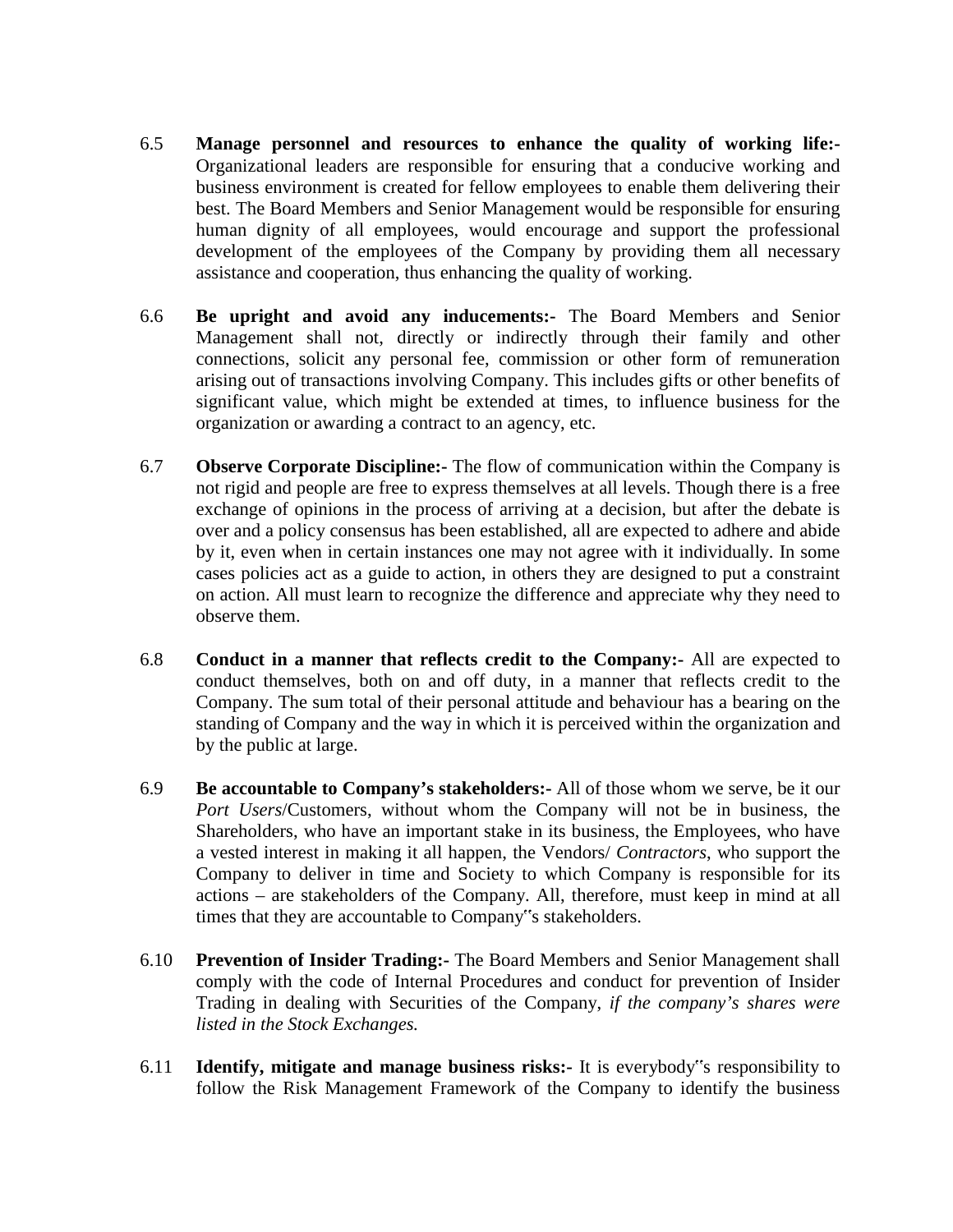risks that surround function or area of operation of the Company and to assist in the company-wide process of managing such risks, so that Company may achieve its wider business objectives.

6.12 **Protect properties of the Company:-** The Board Members and Senior Management shall protect the assets including physical assets, information and intellectual rights of the Company and shall not use the same for personal gains.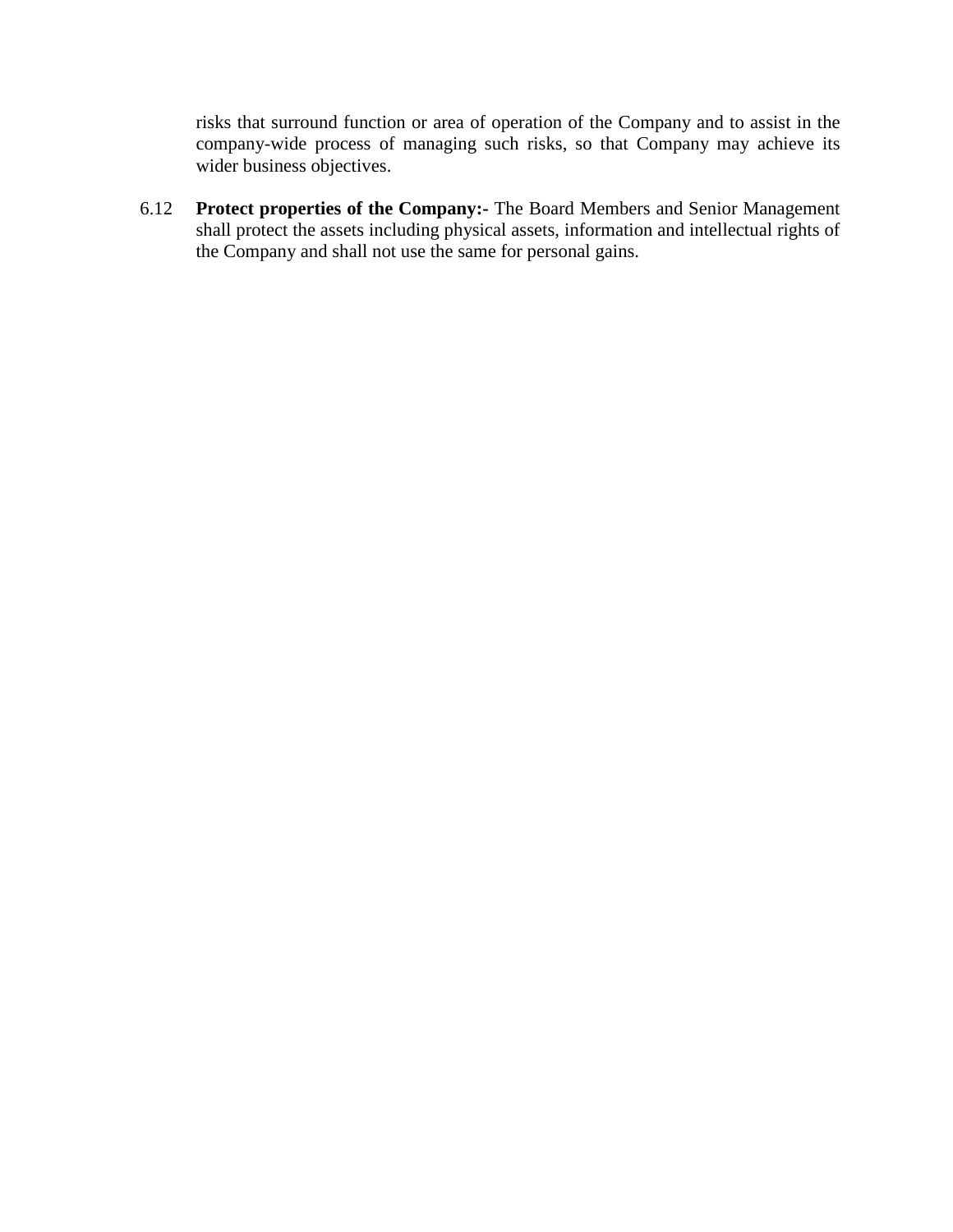## **PART – III**

## 7.0 **Specific Additional Provisions for Board Members and Senior Management**

7.1 **As Board Members and Senior Management:** They shall undertake to actively participate in the meetings of the Board and Committees on which they serve.

## 7.2 **As Board Members**

- 7.2.1 Undertake to inform the Chairman and Managing Director/ Company Secretary of the Company of any changes in their other Board positions, relationship with other business and other events/ circumstances / conditions that may interfere with their ability to perform Board/ Board Committee duties or may impact the judgment of the Board as to whether they meet the independence requirements of *(Listing Agreement with Stock Exchanges and)* the Guidelines of DPE.
- 7.2.2 Undertake that without prior approval of the disinterested members of the Board, they will avoid apparent conflict of interest. Conflict of interest may exist when they have personal interest that may have a potential conflict with the interest of the Company. Illustrative cases can be:

**Related Party Transactions:** Entering into any transactions or relationship with Company or its subsidiaries in which they have a financial or other personal interest (either directly or indirectly such as through a family member or relation or other person or other organization with which they are associated).

**Outside Directorship:** Accepting Directorship on the Board of any other Company that competes with the business of the Company.

**Consultancy/Business/Employment:** Engaging in any activity (be it in the nature of providing consultancy service, carrying on business, accepting employment) which is likely to interfere or conflict with their duties/ responsibilities towards Company. They should not invest or associate themselves in any other manner with any supplier, service provider or customer of the company.

**Use of Official position for personal gains:** Should not use their official position for personal gains.

#### 7.3 **Compliance with the Code of Business Conduct and Ethics**

## 7.3.1 **All Members of the Board and Senior Management of Company shall uphold and promote the principles of this code.**

The future of the organization depends on both technical and ethical excellence. Not only it is important for Board Members and Senior Management to adhere to the principles expressed in this Code, each of them should also encourage and support adherence by others.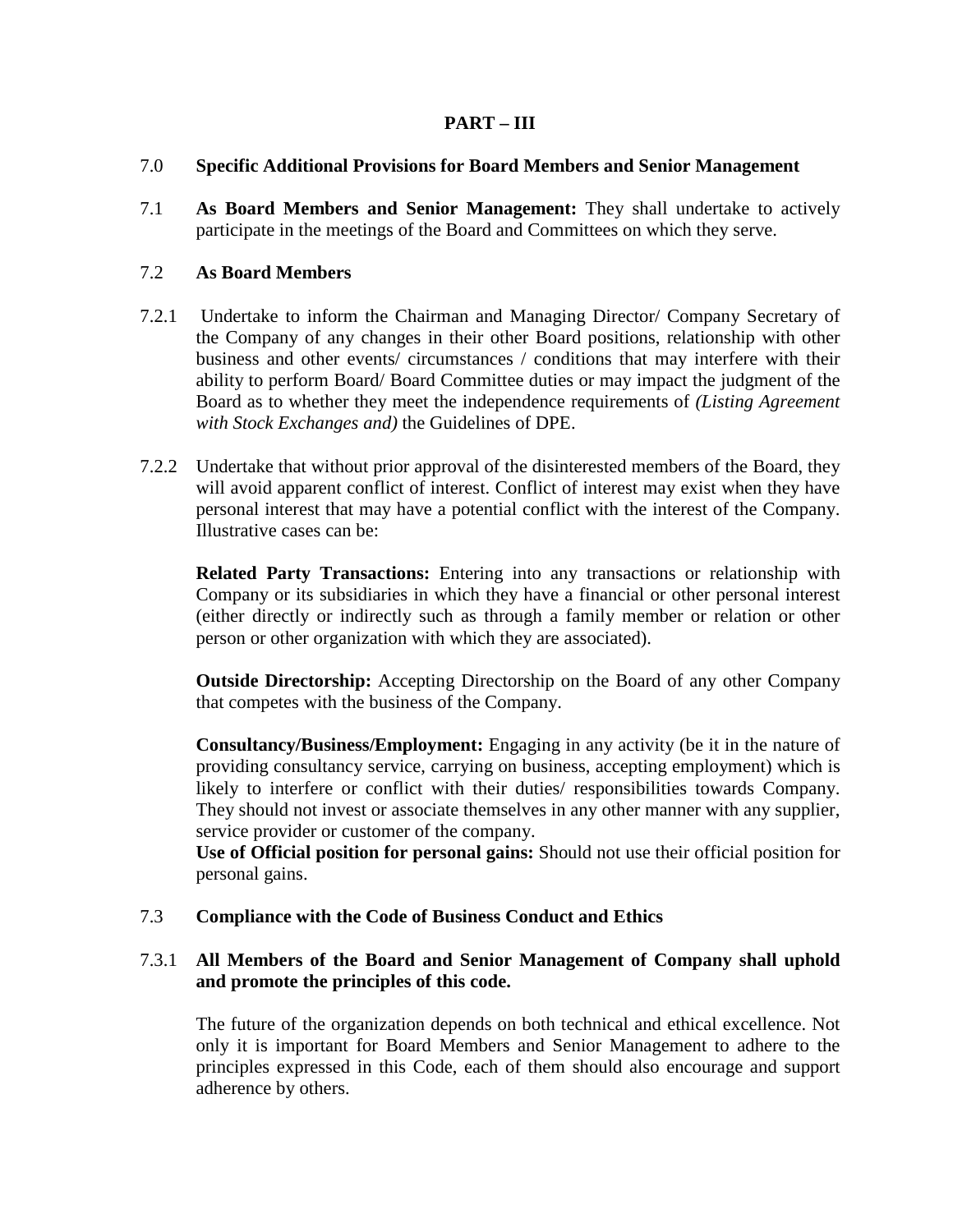#### 7.3.2 **Treat violations of this code as inconsistent association with the organization**

Adherence of professionals to a code of ethics is largely and generally a voluntary matter. However, if any of Board Members and Senior Management does not follow this Code, the matter would be reviewed by the Board and its decision shall be final. The Company reserves the right to take appropriate action against the defaulter.

## 7.4.1 **Continual updation of Code**

This Code is subject to continuous review and updation in line with any changes in law, changes in Company"s philosophy, vision, business plans or otherwise as may be deemed necessary by the Board and all such amendments / modifications shall take effect prospectively from the date stated therein.

#### 7.4.2 **Where to seek clarifications**

Any member of Board or Senior Management requiring any clarification regarding this code of conduct may contact Company Secretary/ any officer specifically designated by the Board of Directors.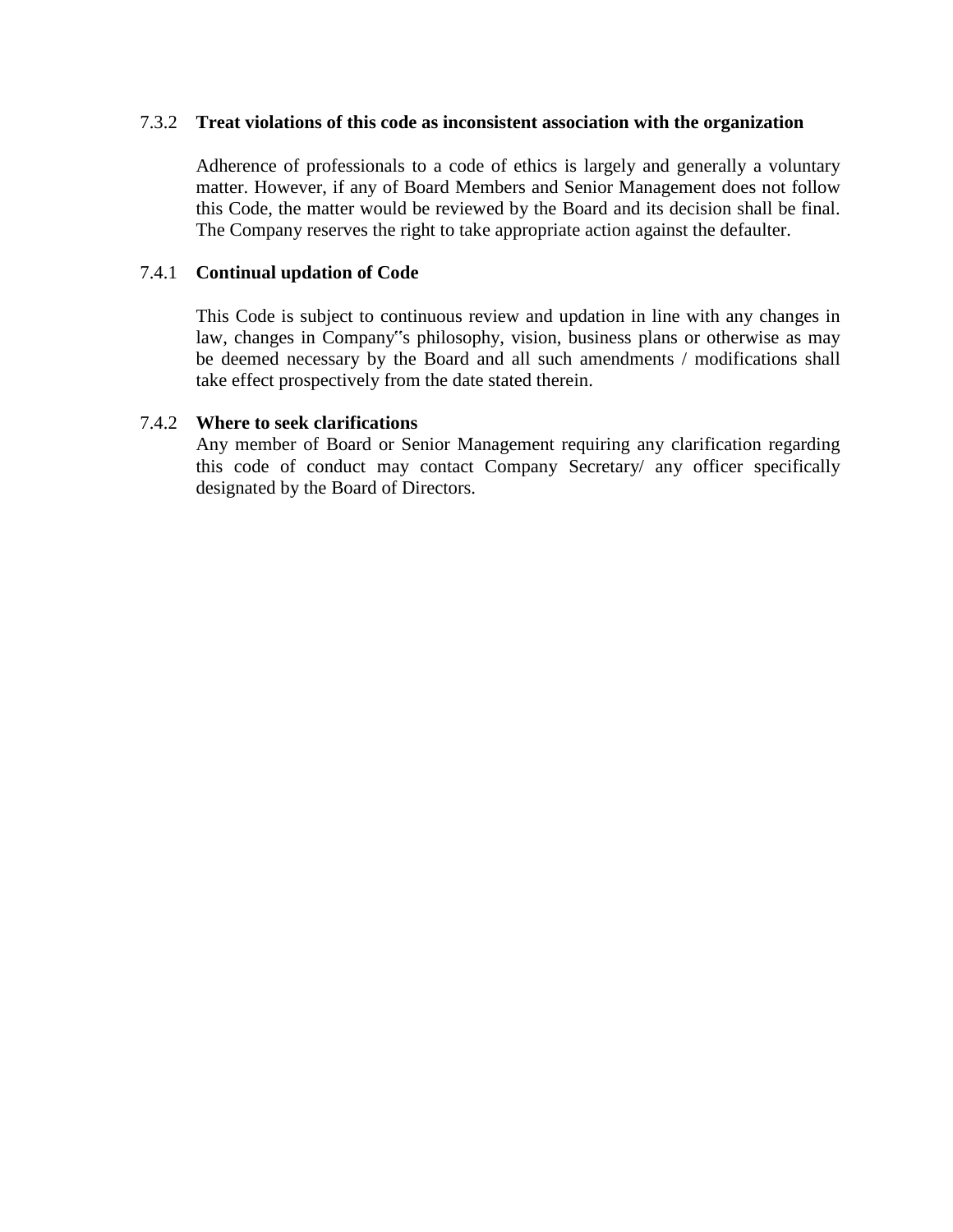Appendix - I

#### ACKNOWLEDGEMENT OF RECEIPT OF CODE OF BUSINESS CONDUCT AND ETHICS FOR BOARD MEMBERS AND SENIOR MANAGEMENT

I have received and read the code of Business Conduct and Ethics for Board Members and Senior Management of Ennore Port Limited. I understand the standards and policies contained in the said Code of Business Conduct and Ethics and understand that there may be additional policies or laws specific to my job. I further agree to comply with the said Code of Business Conduct and Ethics.

If I have questions concerning the meaning or application of the said Code of Business Conduct and Ethics, any policies of the Company or the legal and regulatory requirements applicable to my job, I know I can consult Director or Company Secretary concerned the Company knowing that my questions or reports will be maintained in confidence.

Further, I undertake to provide following Affirmation on an Annual basis to the Company within 30 days from the end of 31st March every year.

|        | Signature                |  |
|--------|--------------------------|--|
|        | Name                     |  |
|        | Designation              |  |
| Place: | <b>Employment Number</b> |  |
|        | Telephone No.            |  |
|        |                          |  |

Date: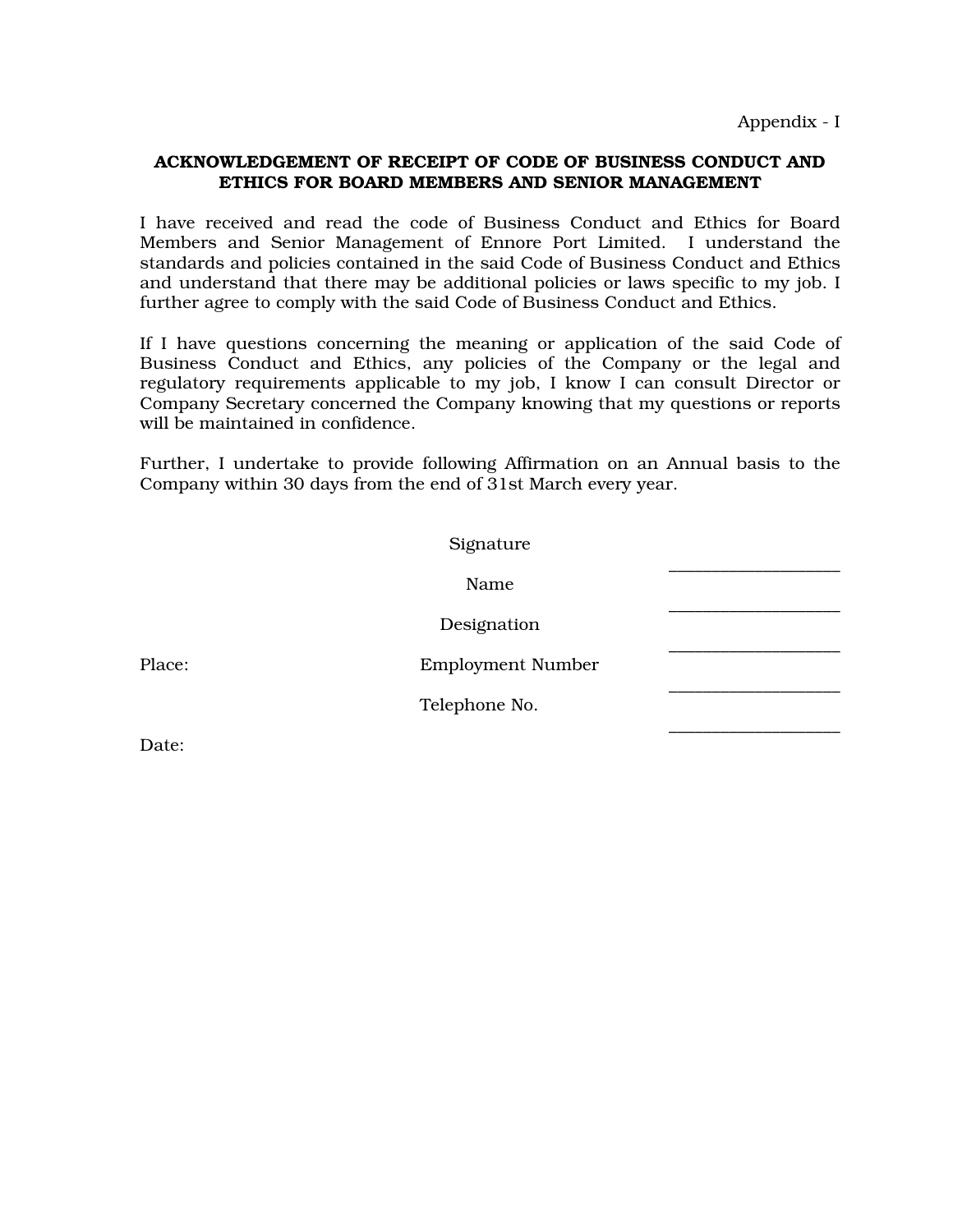#### AFFIRMATION

*(By Board Members/ Senior Management of the Company on Annual basis by 30th April of every year)* 

I,…………………………………(name),…………………..(designation), having read and understood the Code of Business Conduct and Ethics for Board Members and Senior Management, hereby solemnly affirm that I have complied with and has not violated any of the provisions of the Code during the year ended 31st March 2012.

|        | Signature                |  |
|--------|--------------------------|--|
|        | Name                     |  |
|        | Designation              |  |
| Place: | <b>Employment Number</b> |  |
|        | Telephone No.            |  |
|        |                          |  |

Date: